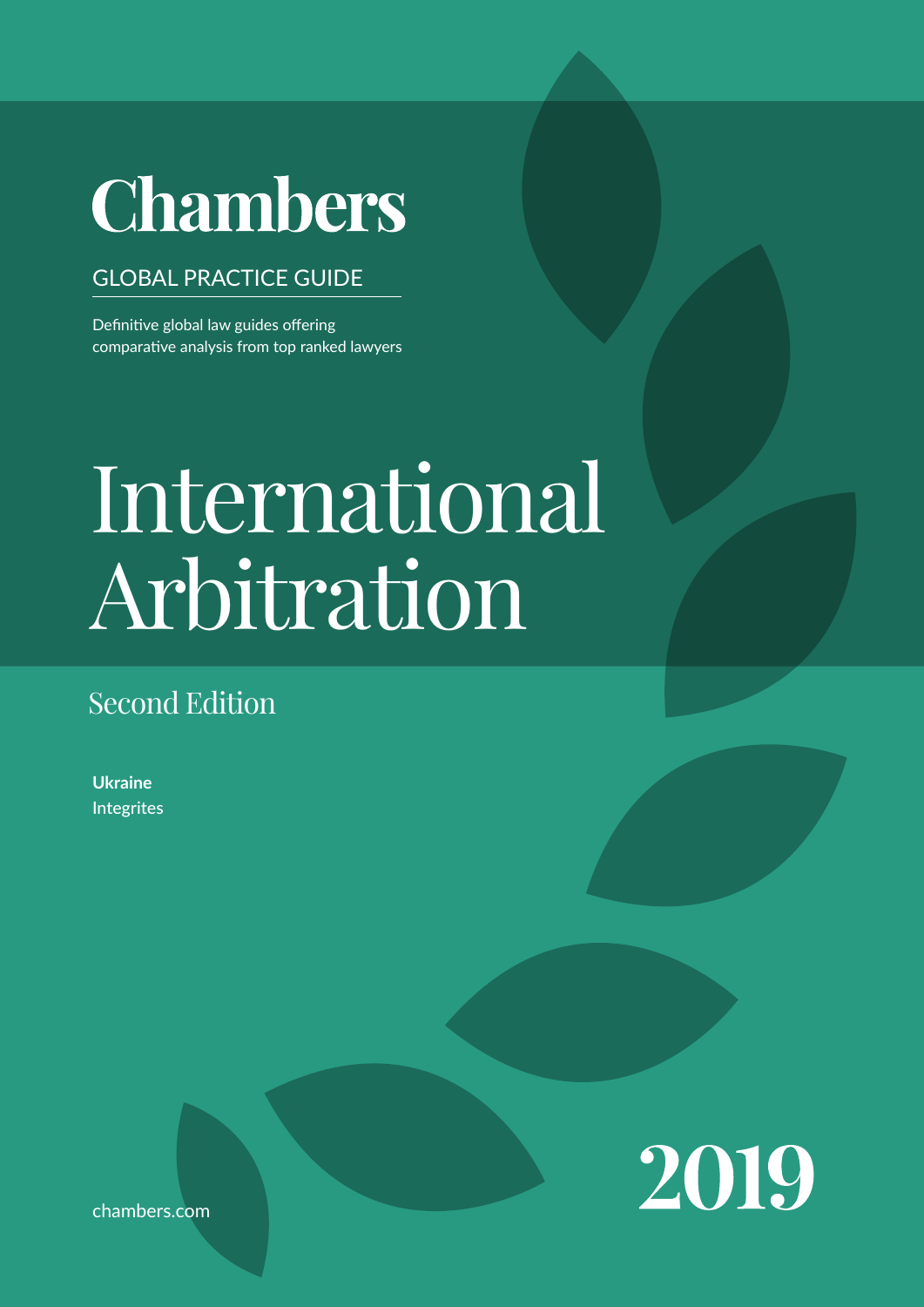# <span id="page-1-0"></span>Law and Practice

*Contributed by Integrites*

# **Contents**

| 1. General      |                                                                | p.3 |
|-----------------|----------------------------------------------------------------|-----|
| 1.1             | Prevalence of Arbitration                                      | p.3 |
| 1.2             | Trends                                                         | p.3 |
| 1.3             | Key Industries                                                 | p.4 |
| 1.4             | Arbitral Institutions                                          | p.4 |
|                 | 2. Governing Legislation                                       | p.4 |
| 2.1             | Governing Law                                                  | p.4 |
| 2.2             | Changes to National Law                                        | p.5 |
|                 | 3. The Arbitration Agreement                                   | p.5 |
| 3.1             | Enforceability                                                 | p.5 |
| 3.2             | Arbitrability                                                  | p.5 |
| 3.3             | National Courts' Approach                                      | p.6 |
| 3.4             | Validity                                                       | p.6 |
|                 | 4. The Arbitral Tribunal                                       | p.6 |
| 4.1             | Limits on Selection                                            | p.6 |
| 4.2             | <b>Default Procedures</b>                                      | p.6 |
| 4.3             | Court Intervention                                             | p.6 |
| 4.4             | Challenge and Removal of Arbitrators                           | p.6 |
| 4.5             | Arbitrator Requirements                                        | p.7 |
| 5. Jurisdiction |                                                                | p.7 |
| 5.1             | Matters Excluded from Arbitration                              | p.7 |
| 5.2             | Challenges to Jurisdiction                                     | p.7 |
| 5.3             | Circumstances for Court Intervention                           | p.7 |
| 5.4             | Timing of Challenge                                            | p.7 |
| 5.5             | Standard of Judicial Review for Jurisdiction/<br>Admissibility | p.7 |
| 5.6             | <b>Breach of Arbitration Agreement</b>                         | p.7 |
| 5.7             | <b>Third Parties</b>                                           | p.7 |
|                 | 6. Preliminary and Interim Relief                              | p.7 |
| 6.1             | Types of Relief                                                | p.7 |
| 6.2             | Role of Courts                                                 | p.8 |
| 6.3             | Security for Costs                                             | p.8 |

| 7. Procedure                |                                              | p.8  |
|-----------------------------|----------------------------------------------|------|
| 7.1                         | Governing Rules                              | p.8  |
| 7.2                         | Procedural Steps                             | p.8  |
| 7.3                         | Powers and Duties of Arbitrators             | p.8  |
| 7.4                         | Legal Representatives                        | p.8  |
| 8. Evidence                 |                                              | p.8  |
| 8.1                         | Collection and Submission of Evidence        | p.8  |
| 8.2                         | Rules of Evidence                            | p.8  |
| 8.3                         | Powers of Compulsion                         | p.8  |
| 9. Confidentiality          |                                              | p.9  |
| 9.1                         | Extent of Confidentiality                    | p.9  |
| 10. The Award               |                                              | p.9  |
|                             | 10.1 Legal Requirements                      | p.9  |
|                             | 10.2 Types of Remedies                       | p.9  |
|                             | 10.3 Recovering Interest and Legal Costs     | p.9  |
|                             | 11. Review of an Award                       | p.9  |
|                             | 11.1 Grounds for Appeal                      | p.9  |
|                             | 11.2 Excluding/Expanding the Scope of Appeal | p.9  |
|                             | 11.3 Standard of Judicial Review             | p.9  |
| 12. Enforcement of an Award |                                              | p.10 |
|                             | 12.1 New York Convention                     | p.10 |
|                             | 12.2 Enforcement Procedure                   | p.10 |
|                             | 12.3 Approach of the Courts                  | p.10 |
| 13. Miscellaneous           |                                              | p.10 |
|                             | 13.1 Class-action or Group Arbitration       | p.10 |
|                             | 13.2 Ethical Codes                           | p.10 |
|                             | 13.3 Third-party Funding                     | p.10 |
|                             | 13.4 Consolidation                           | p.10 |
|                             | 13.5 Third Parties                           | p.10 |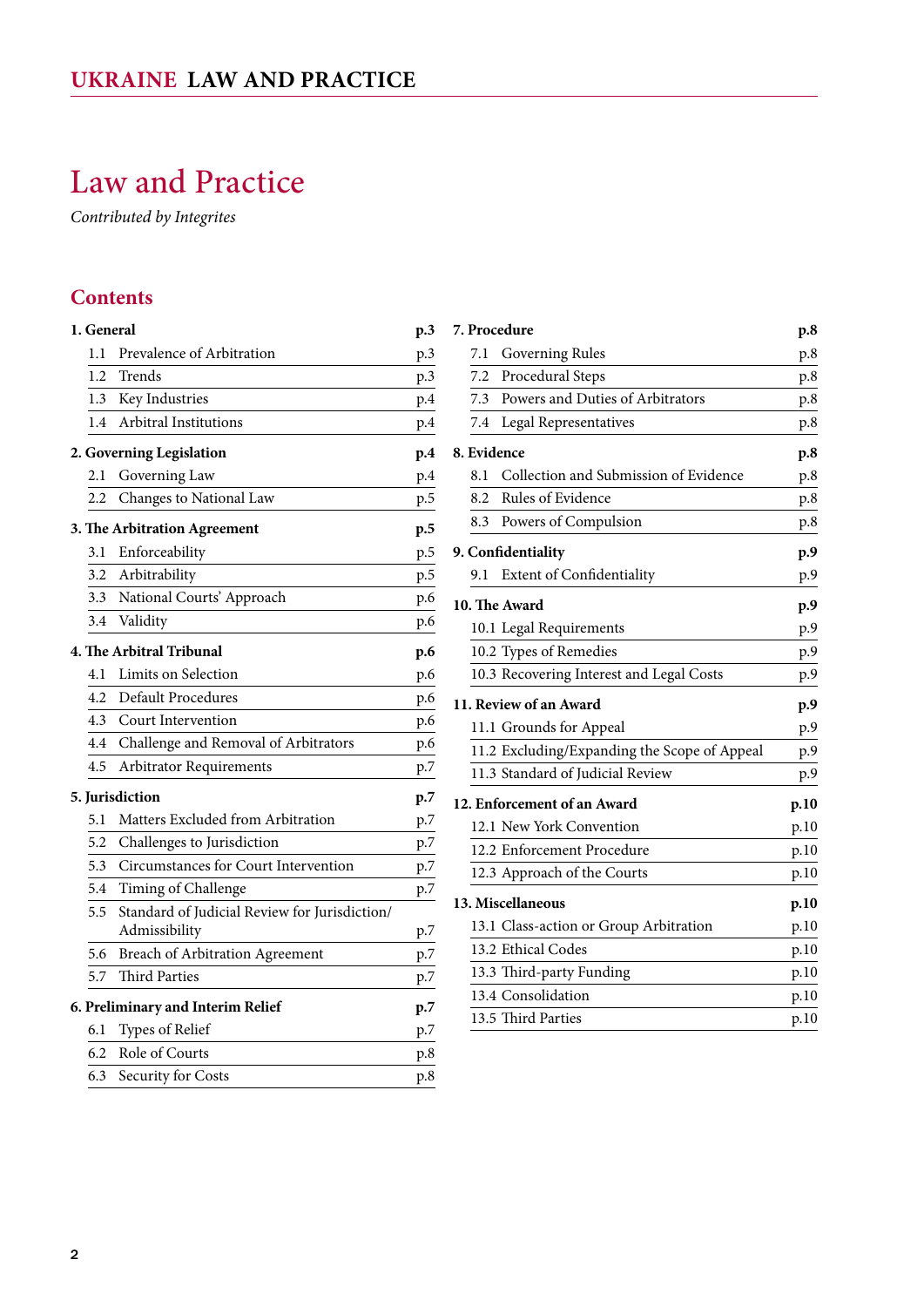<span id="page-2-0"></span>**Integrites** is a full-service law firm with headquarters in Ukraine and offices in Russia and Kazakhstan. With two partners and eight associates on board, the firm's international arbitration practice is known for its expertise in arbitrations involving the CIS-based parties, specifically from Ukraine, Russia and Kazakhstan. The practice team offers overall support and representation in arbitration proceedings, both commercial and investment, at all stages, from their initiation to the final award, as well as in arbitrationrelated court proceedings on interim measures, the taking of evidence in aid of arbitration and enforcement of arbitral awards. Over the past two years, the arbitration team has represented clients in over a dozen international commercial and investment arbitration proceedings, including multi-million proceedings under the Arbitration Rules of the ICC, LCIA, SCC, SCAI, GAFTA, ICAC (Kyiv), ICAC (Moscow) and UNCITRAL. The team has become a point of choice by major industrial corporates, state enterprises, agrarian and energy companies.

### **Authors**



**Olena Perepelynska** is a partner and head of the CIS arbitration practice. She has acted as counsel and arbitrator in over 120 arbitrations under the arbitration rules of the ICC, SCC, LCIA, SCAI, IAC at BelCCI, ICAC and MAC at UCCI and

ICAC at CCIRF, GAFTA, FOSFA, LMAA, UNCITRAL etc. Olena is President of the Ukrainian Arbitration Association, a member of the ICC International Court of Arbitration in Paris, a member of the TIAC Court of Arbitration and a member of the Global Steering Committee of the ERA-PLEDGE. She is the author and co-author of over 110 publications in English, Russian, Ukrainian and Spanish.



**Serhii Uvarov** is a counsel at the firm and focuses on the areas of commercial and investment arbitration, arbitration-related litigation and cross-border commercial litigation. He has been involved in arbitral proceedings under the LCIA, SCC, ICC,

UNCITRAL, JAMS, LMAA, ICAC at CCIRF and ICAC at UCCI arbitration rules. He has also represented Ukrainian state authorities and state companies before foreign courts and international tribunals. He has advised clients on transnational insolvency, fraud investigations including anti-bribery probes and enforcement of foreign judicial and arbitral awards in Ukraine. Since 2017, Serhii has served as the Secretary General of the Ukrainian Arbitration Association.

# **1. General**

#### **1.1 Prevalence of Arbitration**

International arbitration is the preferred method of dispute resolution for international commercial contracts involving Ukrainian parties.

The main reason is the ability to enforce arbitral awards in approximately 150 jurisdictions worldwide under the New York Convention on Recognition and Enforcement of Foreign Arbitral Awards, 1958. In contrast, enforcement of court judgments under bilateral and multilateral treaties on mutual assistance in civil matters to which Ukraine is a party is limited to the following: Bulgaria, China, the Czech Republic, Cuba, Cyprus, Estonia, Georgia, Greece, India, Iran, Hungary, Korea, Latvia, Libya, Lithuania, Macedonia, Moldova, Mongolia, Poland, Romania, Syria, Turkey, the United Arab Emirates, Uzbekistan, Vietnam and some CIS member states.

In March 2016, Ukraine signed the Hague Convention on Choice of Court Agreements, but as of July 2019 this had not been ratified.

In comparison with international arbitration, local litigation in Ukraine and other jurisdictions involves risks and disadvantages.

According to the publicly available statistics of different arbitral institutions, more than 350 arbitral proceedings initiated in 2018 involved Ukrainian parties.

#### **1.2 Trends**

After a dramatic rise in the number of cases in 2015 (following the events of 2014), the total number of arbitrations involving Ukrainian parties decreased and by 2018 constituted only one-third of the 2015 record.

However, many of those cases involved high value arbitrations extending to the oil and gas and banking and finance industries; while the latter cases mostly relate to loans extended to Ukrainian business groups before the world financial crisis of 2008, the former cases related to various Ukrainian state entities, the most famous example being the USD4.63 billion award in the Naftogaz v Gazprom dispute rendered in 2018.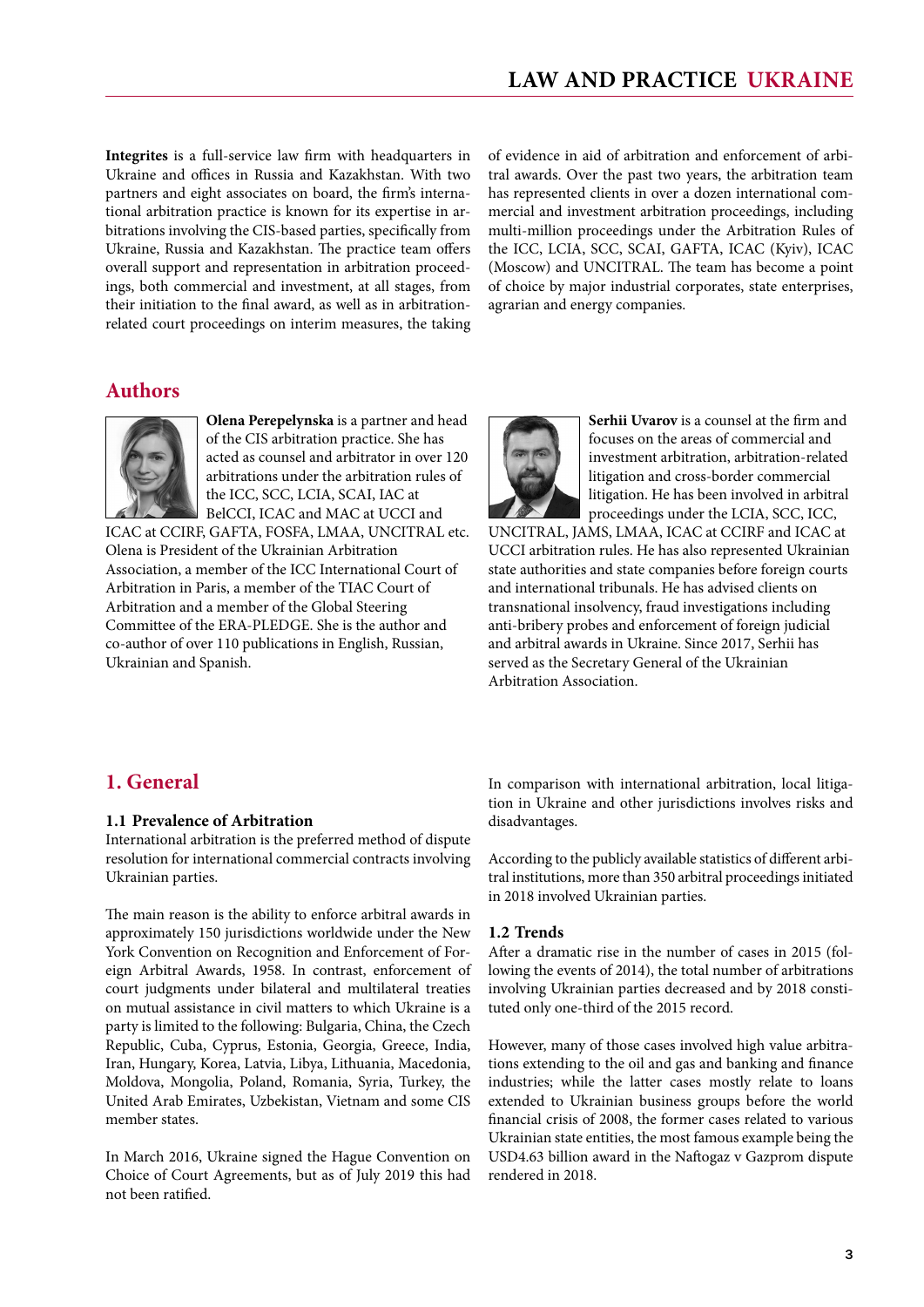<span id="page-3-0"></span>Another continuing trend is a rising number of commercial and investment treaty arbitrations between Russian and Ukrainian parties. In 2018, the first arbitral awards on merit were rendered against Russia in favour of Ukrainian investors in the Crimea. The USD159 million award in Everest Estate et al. v the Russian Federation and the USD1.1 billion award in Oschadbank v the Russian Federation inspired other Ukrainian investors to commence arbitration against Russia with regard to their assets held in Crimea.

The new pro-arbitration approach of the Supreme Court in 2018 is worthy of attention. Its most famous examples include: Nibulon v Rise; Avia-FED-Service v Artem; Nuseed v Rise; and Everest Estate et al. v the Russian Federation.

The courts have also started to apply new provisions of the Civil Procedure Code and render assistance to arbitral tribunals. While it is too early to comment, the number of these types of cases will almost certainly increase in the near future.

#### **1.3 Key Industries**

In addition to the international sales of goods, the banking and finance, oil and gas, agriculture and real estate industries experienced significant international arbitration activity in 2018.

#### **1.4 Arbitral Institutions**

Traditionally, the most used arbitral institution in Ukraine is the International Commercial Arbitration Court at the Ukrainian Chamber of Commerce and Industry (ICAC). In 2018, the ICAC registered 286 new cases and rendered 185 awards.

Other arbitral institutions often chosen by Ukrainian parties include the International Commercial Arbitration Court at the Chamber of Commerce and Industry of the Russian Federation, the SCC, ICC and LCIA. Their combined statistics for 2018 include around 45 cases involving Ukrainian parties.

# **2. Governing Legislation**

#### **2.1 Governing Law**

International arbitration in Ukraine is governed by the Law of Ukraine on International Commercial Arbitration, 24 February 1994, No. 4002-XII (ICA Law).

The ICA Law is almost a verbatim replica of the UNCI-TRAL Model Law (1985), with a few deviations related to arbitrability rules, competent authorities, electronic form of arbitration agreement, tribunal-ordered interim measures, court assistance, adverse inference, requirements for arbitral awards and regulations covering local arbitral institutions.

In particular, Article 1 of the ICA Law allows referral to international commercial arbitration of: any disputes resulting from contractual and other civil law relationships arising in the course of foreign trade and other forms of international economic relations; disputes involving Ukrainian enterprises with foreign investment and international associations; organisations established in the territory of Ukraine; and disputes between such entities.

Article 6 of the ICA Law confers the functions of assistance to arbitration to the President of the Ukrainian Chamber of Commerce and Industry, and those in control of arbitrations in Ukraine to the general appellate courts at the place of arbitration.

Article 7 of the ICA Law expressly allows the entering into an arbitration agreement by way of exchange of electronic communications if the information contained therein is accessible and usable for subsequent reference.

Pursuant to Article 17(2) of the ICA Law, an arbitral tribunal may require appropriate security from the party requesting an interim measure upon application by the opposing party. If allowed, the arbitral tribunal may order that the respective amount be placed in a deposit account.

Article 25 of the ICA Law expressly allows an arbitral tribunal to draw an adverse inference in the event that a party fails to produce documentary evidence upon order.

Article 27 of the ICA Law specifies the type of court assistance (assistance in examining witness, taking evidence or inspection) and the courts competence to perform such functions (the general appellate court at the place of location of evidence).

According to Article 31 of the ICA Law, the award must state the reasons on which it is based, a resolution regarding satisfaction or rejection of the claim and the amount of arbitration fees and costs and how they are to be apportioned. The parties are not permitted to agree that no reasons be given in the arbitral award (except for an award on the agreed terms).

The ICA Law has two annexes containing the regulations of two Ukrainian arbitral institutions that were created a couple of years prior to the adoption of this law: the ICAC and the Maritime Arbitration Commission at the Ukrainian Chamber of Commerce and Industry (MAC).

The Civil Procedure Code of Ukraine governs the issues of judicial control and assistance to arbitral matters. The Commercial Procedure Code of Ukraine contains certain rules on the enforcement of arbitration agreements and arbitrability. The Criminal Code of Ukraine contains provision regarding the criminal liability of arbitrators for corruption and abuse of authority.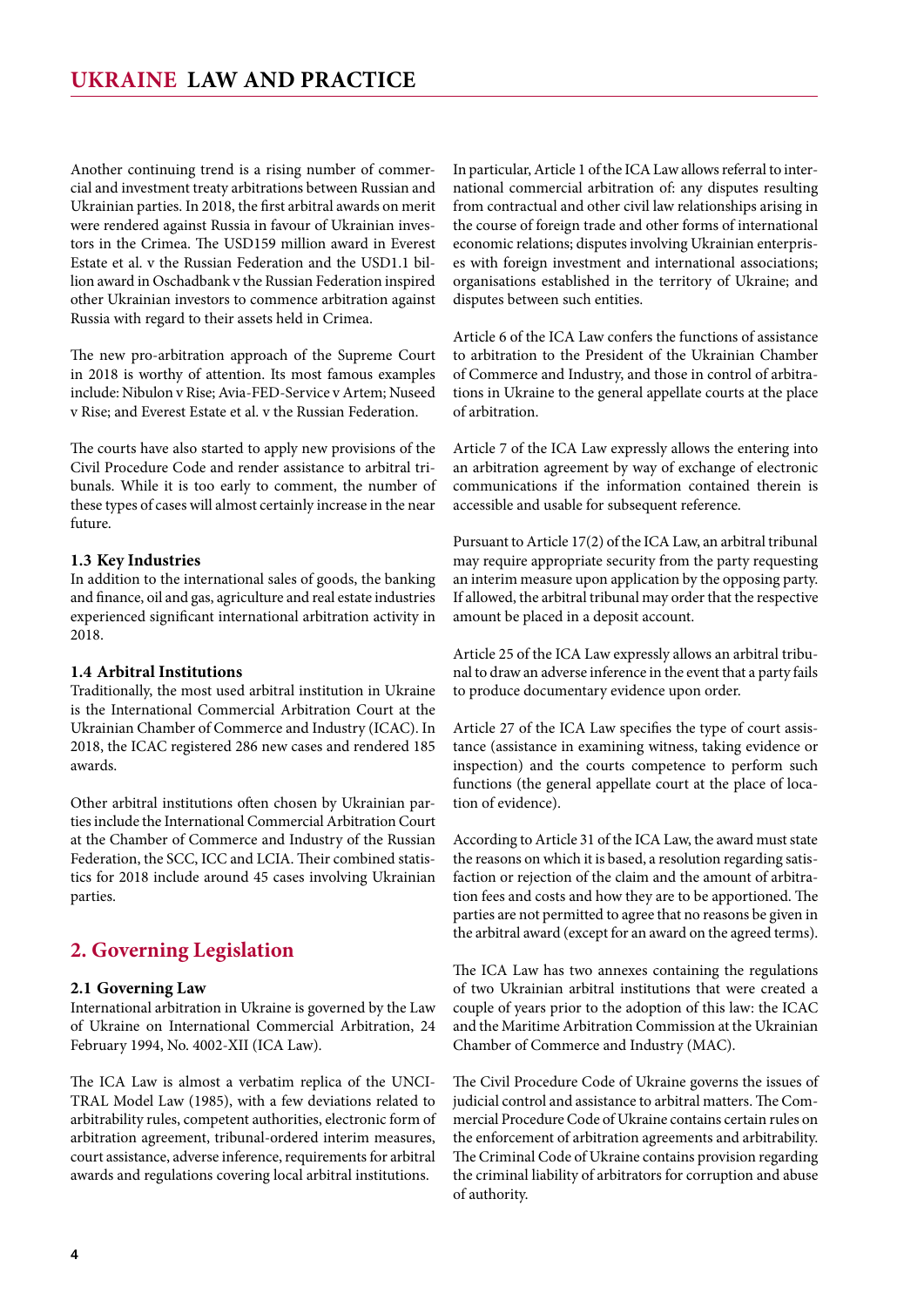#### <span id="page-4-0"></span>**2.2 Changes to National Law**

By the end of 2017, Ukraine had reformed its arbitration law and arbitration-related procedural legislation. Arbitration reform constituted a part of a much larger judicial reform in Ukraine, introduced by the Law No.2147-VIII, which entered into force on 15 December 2017 (save for several provisions). The latter amended the Commercial Procedure Codee, the Civil Procedure Code, the Code for Administrative Court Proceedings of Ukraine and other laws, including the ICA Law.

The reform has finally enabled arbitration users to receive the assistance of the Ukrainian courts in obtaining interim measures and preserving and collecting the evidence necessary for arbitral proceedings. It also enabled the entering into of arbitration agreements electronically and clarified arbitrability rules regarding many categories of disputes. As a result of these reforms, the courts are now expressly obliged to interpret any defect in the arbitral agreement in favour of its validity, operability and capability of bring performed. Finally, it has improved rules on judicial control over international arbitration.

The reform improved the time efficiency of all arbitrationrelated court proceedings. Now only two (instead of four) judicial instances have jurisdiction over international arbitration-related matters: a competent civil Appellate Court (designated depending on the type of proceedings) and the new Supreme Court of Ukraine.

# **3. The Arbitration Agreement**

#### **3.1 Enforceability**

Neither Ukrainian legislation nor the international treaties to which Ukraine is a party provide an exhaustive list of the legal requirements for an arbitration agreement to be made valid and enforceable.

In practice, the validity of an arbitration agreement depends on compliance with the requirements as to: (i) the form of arbitration agreement; (ii) the capacity of the parties to the agreement; and (iii) the content of the agreement.

On the first point, according to the ICA Law, an arbitration agreement must be in writing.

Second, the parties to an arbitration agreement shall have respective powers to enter into such an agreement. Recent Supreme Court practice confirmed that the scope of authority given to an attorney to enter into the main contract should be interpreted in good faith and should include the power to enter into an arbitration agreement, unless demonstrated otherwise by the party that issued the respective power of attorney.

Third, the arbitration agreement must contain the following conditions: (i) consent to refer the dispute to arbitration and (ii) the scope of legal relations.

#### **3.2 Arbitrability**

The general approach to determine whether or not a dispute is arbitrable is based on the analysis and interpretation of the respective statutory provisions.

The ICA Law sets out general arbitrability rules, allowing the referral to international arbitration of any cross-border dispute arising in international commerce as well as disputes involving Ukrainian enterprises with foreign investment and international bodies established in the territory of Ukraine (even if such disputes are not cross-border).

Exemptions from these rules may be established only by law or international treaty.

The main law establishing such exemptions has always been the Commercial Procedure Code of Ukraine. After the reforms of 2017, it confirms the arbitrability of corporate disputes arising out of contracts concluded between a legal entity and its shareholders as well as civil law aspects of competition disputes and disputes arising out of public procurement or privatisation contracts. At the same time, all other aspects of the types of disputes listed above are now declared non-arbitrable, along with disputes regarding records in the register of real estate, IP rights, titles to security instruments and bankruptcy disputes, as well as disputes against a debtor in bankruptcy proceedings.

Between 2014 and 2018, several laws established that certain categories of disputes that were not cross-border could be referred to international arbitration.

In 2014, new rules broadening the arbitrability of disputes in Ukraine were introduced by a special law covering the period of occupation of the territory of Crimea by the Russian Federation. They allowed the referral to the ICAC or MAC of disputes between participants in commercial activity in the Crimea and participants in commercial activity in other parts of Ukraine.

In early 2016, another special rule on arbitrability was added by a law on the privatisation of state-owned assets, which was included in the new law of 2018. This law allows the privatisation body to include an arbitration clause in any privatisation agreement and to refer disputes between the seller and buyer to international arbitration. This law features an interesting default mechanism; if the privatisation agreement contains an arbitration clause but the parties failed to agree on applicable institutional rules, disputes between them should be resolved according to the Arbitration Rules of the Arbitration Institute of the Stockholm Chamber of Commerce.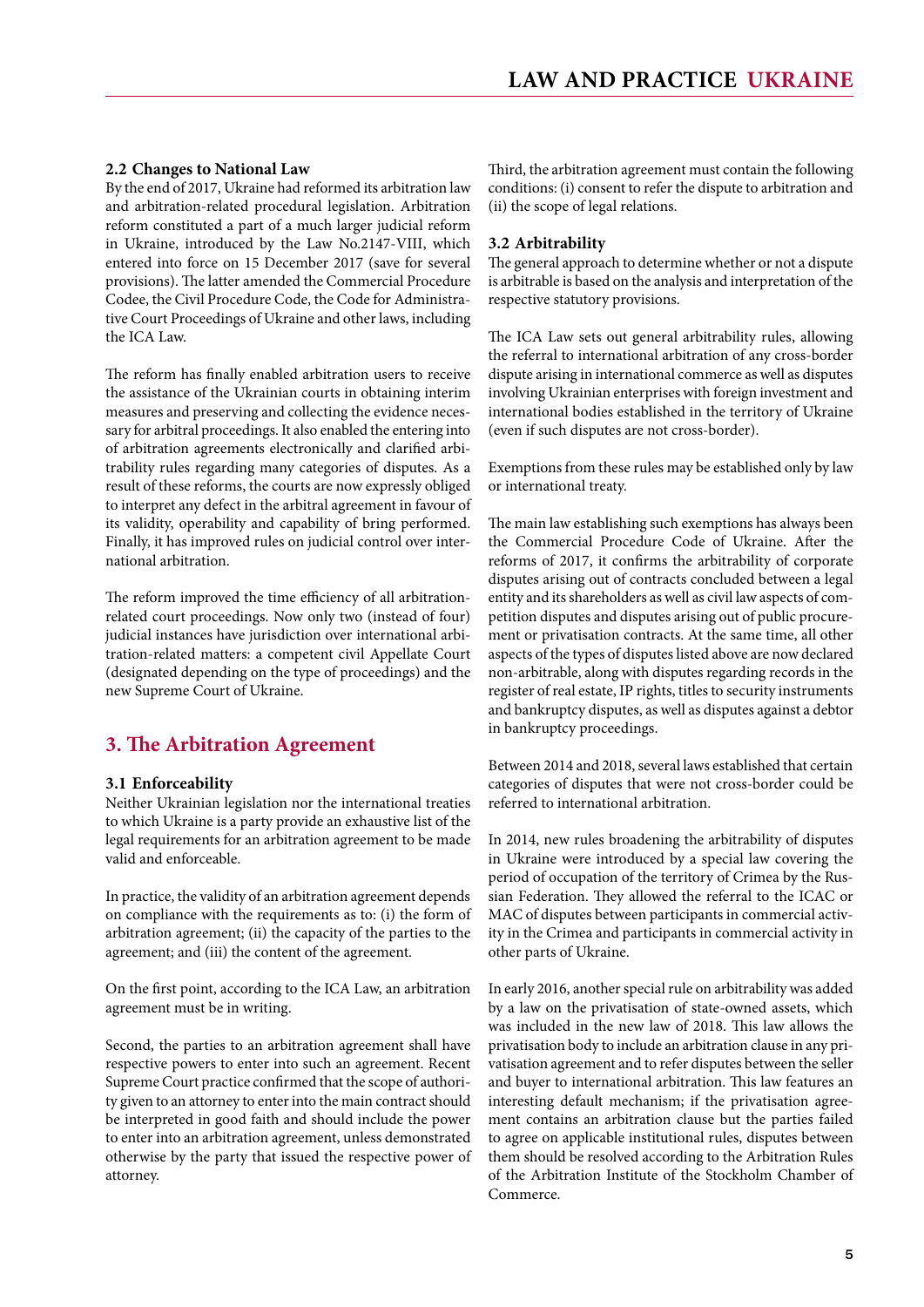<span id="page-5-0"></span>An exemption favouring arbitrability was introduced in mid-2016 by the Law of Ukraine on Financial Restructuring. This law, currently effective until October 2019, allows the referral to international arbitration of disputes arising during the financial restructuring covered, even if a particular creditor is not a foreign entity or a Ukrainian enterprise with foreign investment.

#### **3.3 National Courts' Approach**

Ukrainian court practice concerning arbitration agreements is not uniform and is sometimes formalistic, especially in the lower courts. However, the practice of the new Supreme Court is more arbitration friendly.

Defects in the wording of an arbitration agreement no longer constitute a problem in view of specific provisions obliging the courts to interpret any such defect in an arbitrationfriendly manner.

The Ukrainian courts are inclined to conduct a full rather than a prima facie judicial review of the validity of arbitration agreements. Although not in line with Ukrainian arbitration law and doctrine, the Ukrainian courts most often apply lex fori (ie the Civil Code of Ukraine provisions governing the validity of transactions), regardless of whether the issue arose with respect to the enforcement of arbitration agreement or the setting aside an arbitral award or enforcement of it.

#### **3.4 Validity**

Following the UNCITRAL Model Law approach, the ICA Law sets out the separability rule, thus preserving the validity of an arbitration clause even if the contract in which it is contained is deemed invalid. In particular, this rule provides for the treatment of an arbitration clause that forms part of a contract as an agreement independent of the other terms of the contract. It also emphasises that a decision of an arbitral tribunal that the contract is null and void does not entail ipso jure the invalidity of the arbitration clause. The recent practice of the new Supreme Court confirms the application of the separability rule.

# **4. The Arbitral Tribunal**

#### **4.1 Limits on Selection**

The ICA Law does not impose any limits on the parties' autonomy to select arbitrators. However, the local arbitral institutions – ICAC and MAC – in practice only allow appointments only from the pool of arbitrators in their rosters.

#### **4.2 Default Procedures**

Generally, there are three arbitrators, though the parties are free to decide a different number if they wish.

The parties are free to agree on a procedure for appointing arbitrators, subject to compliance with the provisions of the ICA Law. If the parties' chosen method for selecting arbitrators fails, or if the parties fail to agree on a method, the following default procedure applies according to the ICA Law:

- in an arbitration with three arbitrators, each party appoints one arbitrator and those two arbitrators appoint the third. If a party fails to appoint an arbitrator within 30 days of receipt of a request to do so (from the other party), or if the two arbitrators fail to agree on the third arbitrator within 30 days of their appointment, the appointment will be made, upon request of a party, by the President of the Ukrainian Chamber of Commerce and Industry; or
- in an arbitration with a sole arbitrator, if the parties are unable to agree on the arbitrator, the arbitrator will be appointed upon the request of a party by the President of the Ukrainian Chamber of Commerce and Industry.

#### **4.3 Court Intervention**

The Ukrainian courts cannot intervene in the selection of arbitrators. The ICA Law expressly prohibits court intervention into matters governed by it, unless there is a provision in the law that permits the courts to do so.

Under the ICA Law, the courts do not act as an appointing authority. That function is performed by the President of the Ukrainian Chamber of Commerce and Industry. There is no appeal against a decision made by the President.

#### **4.4 Challenge and Removal of Arbitrators**

The ICA Law replicates the provisions of the UNCITRAL Model Law regarding the removal or challenge of arbitrators and gives the President of the Ukrainian Chamber of Commerce and Industry the power to decide whether the mandate of an arbitrator can be challenged or terminated.

The parties may agree between themselves on a procedure for challenging an arbitrator.

According to Article 13(3) of the ICA Law, if any such procedure agreed by the parties is unsuccessful, the challenging party may request that, within 30 days of receiving notice of the decision rejecting the challenge, the President of the Ukrainian Chamber of Commerce and Industry shall make a decision. No further appeal is allowed.

In the event that the parties fail to reach agreement on a procedure for challenging an arbitrator, a party which intends to make a challenge shall, within 15 days of becoming aware of the constitution of the arbitration tribunal or after becoming aware of any circumstance that gives rise to justifiable doubts as to an arbitrator's impartiality or independence, send a written statement of the reasons for the challenge to the tribunal. Unless the challenged arbitrator withdraws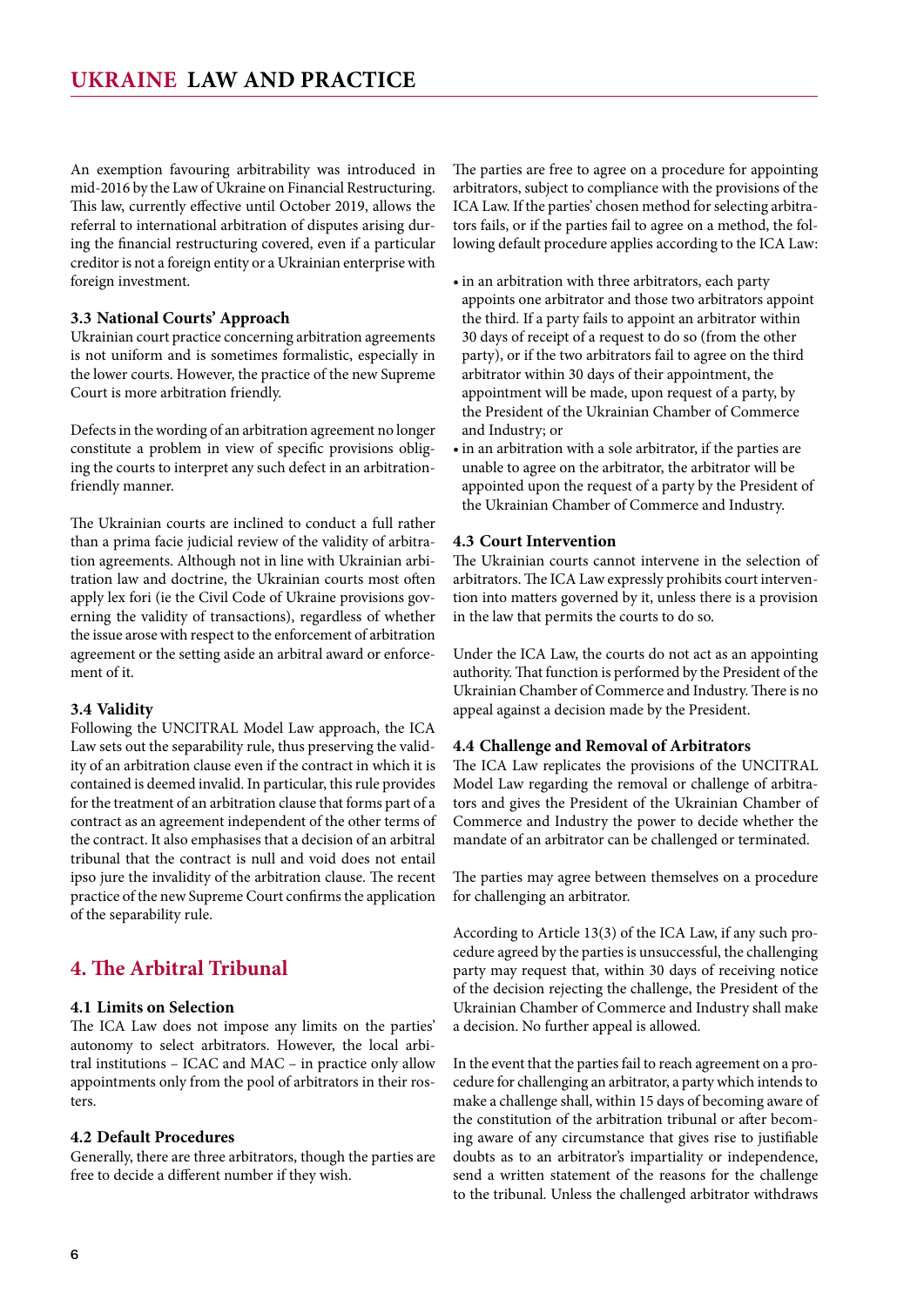<span id="page-6-0"></span>from his or her office or the other party agrees to the challenge, the tribunal will decide on the challenge. Failing that, the challenging party may resort to the procedure available under Article 13(3) of the ICA Law.

#### **4.5 Arbitrator Requirements**

According to Article 12(1) of the ICA Law, individuals approached with a view to their possible appointment as arbitrators must disclose any circumstances likely to give rise to justifiable doubts as to their impartiality or independence. This obligation continues throughout the arbitral proceedings. There is no set rule as to what circumstances would be regarded as raising justifiable doubts about the impartiality or independence of an arbitrator.

# **5. Jurisdiction**

#### **5.1 Matters Excluded from Arbitration**

This matter has been addressed in Section **3.2 Arbitrability**.

#### **5.2 Challenges to Jurisdiction**

The ICA Law respects the competence-competence principle and allows an arbitral tribunal to rule on a party's challenge to the tribunal's own jurisdiction.

Pursuant to Article 16 of the ICA Law, the arbitral tribunal may rule on its own jurisdiction, including any objections with respect to the existence or validity of the arbitration agreement. If the tribunal rules as a preliminary question that it has jurisdiction, any party may request, within 30 days after having received notice of that ruling, that the general appellate court located at the seat of arbitration decide the matter. Such a decision is not subject to appeal. While the request is pending, the arbitral tribunal may proceed with the arbitral proceedings and render an award.

#### **5.3 Circumstances for Court Intervention**

According to the ICA Law, a Ukrainian court can address issue of jurisdiction in three situations:

- • when the arbitral tribunal rules on its own jurisdiction as a preliminary question and a party to the arbitration requests the court to decide the matter;
- if a party to arbitration files an application for the setting aside of the final arbitral award rendered in Ukraine; or
- if an award creditor files an application to enforce the arbitral award in Ukraine and the debtor opposes to the enforcement.

#### **5.4 Timing of Challenge**

The parties have the right to go to court to challenge the jurisdiction of an arbitral tribunal seated in Ukraine only upon receipt of the final award, if the issue of jurisdiction was not decided as a preliminary question.

#### **5.5 Standard of Judicial Review for Jurisdiction/ Admissibility**

Neither the ICA Law nor the Civil Procedure Code of Ukraine establishes a standard of judicial review for the question of admissibility and jurisdiction. Court practice is not consistent.

#### **5.6 Breach of Arbitration Agreement**

As a rule, the national courts of Ukraine do not consider the commencement of court proceedings under contracts containing arbitration clauses as a breach of those contracts.

In 2002, the High Commercial Court of Ukraine clarified that it is the party's right, but not an obligation, to refer a dispute to arbitration according to the arbitration agreement.

If the other party to a dispute does not object and does not request referral of the dispute to arbitration, the Ukrainian court will rule on the dispute on its merits, even if the arbitration agreement in question is valid, operative and capable of being performed.

This approach is based on interpretation of Article 8 of the ICA Law and Article II (3) of the New York Convention.

#### **5.7 Third Parties**

Ukrainian legislation does not provide for the jurisdiction of an arbitral tribunal over individuals or entities that are not party to an arbitration agreement. For an arbitral tribunal to assume jurisdiction over a non-signatory, it needs to be proven that the third party became a party to the arbitration agreement, eg by way of assignment or otherwise by way of succession.

In addition, the rules of the ICAC provide that the arbitral tribunal may assume jurisdiction over the third party if all parties and a third party have agreed to conduct the arbitral proceedings with the participation of the said third party, thereby concluding a new arbitration agreement.

# **6. Preliminary and Interim Relief**

#### **6.1 Types of Relief**

Under Article 17 of the ICA Law, unless otherwise agreed by the parties, the arbitral tribunal may, at the request of a party, order any party to take such interim measures of protection as the arbitral tribunal may consider necessary in respect of the subject matter of the dispute. The decision on interim measures is binding upon the parties.

In addition, under the ICAC Rules, the ICAC president is empowered to order interim measures before the arbitral tribunal is constituted.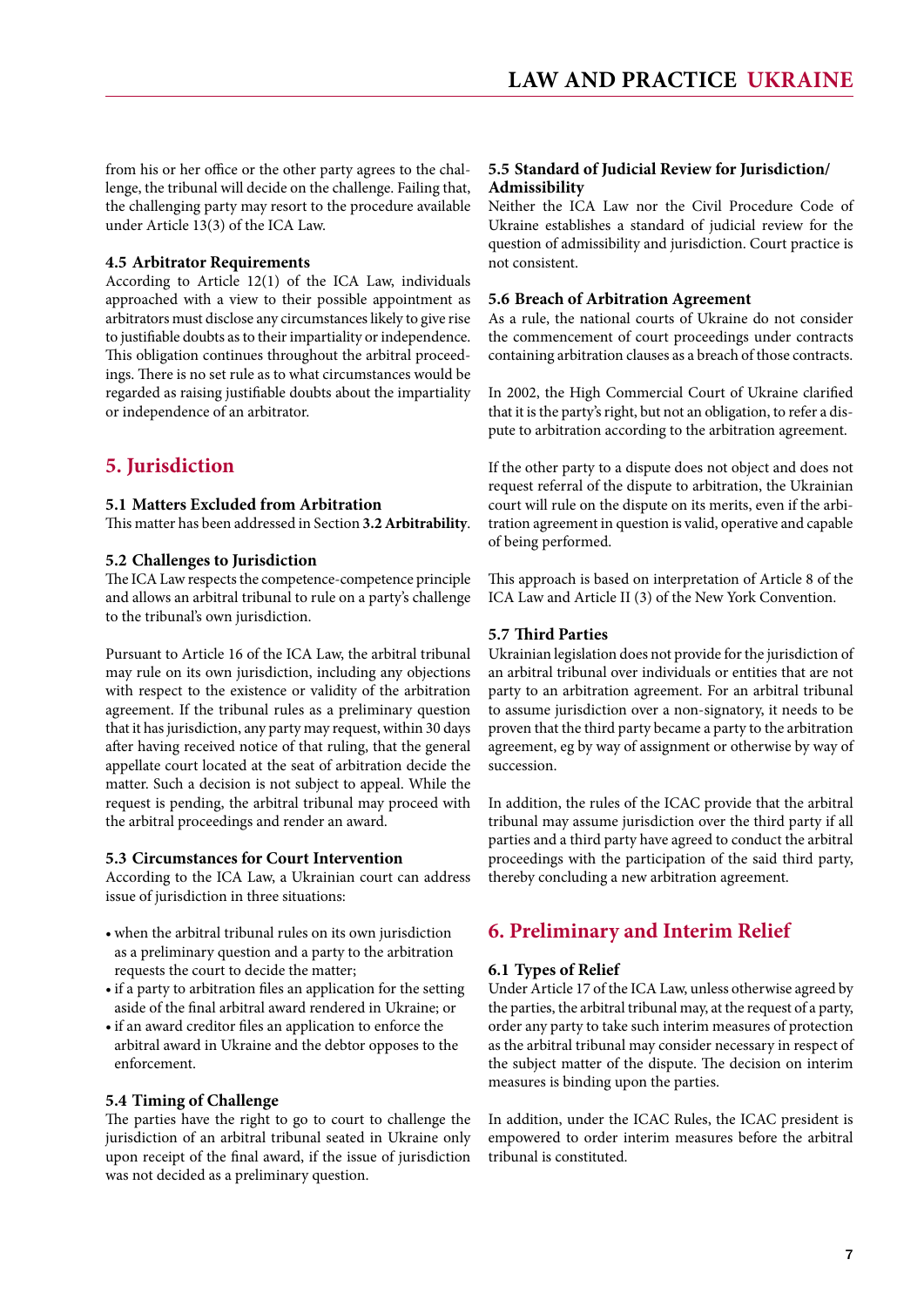#### <span id="page-7-0"></span>**6.2 Role of Courts**

The courts in Ukraine can grant interim measures in aid of arbitrations seated both in Ukraine and abroad. The law does not provide for an exhaustive list of such measures, therefore the courts can take any measures necessary to protect such rights. These measures may be ordered if failure to take them would make enforcement of the ultimate award impossible or substantially more difficult.

The Ukrainian legislation does not regulate emergency arbitrators. Therefore, they are treated as an arbitral tribunal and all general rules applicable to arbitral tribunals apply. Accordingly, emergency arbitrators can grant any interim relief with respect to the subject matter of the dispute. Such decisions are binding upon the parties. The general rules for court intervention apply (see Section **5.3 Circumstances for Court Intervention**).

#### **6.3 Security for Costs**

The ICA Law allows the tribunal to order security for arbitration costs in the context of interim measures.

## **7. Procedure**

#### **7.1 Governing Rules**

Ukrainian law distinguishes between international arbitration and domestic arbitration. Separate laws regulate their respective procedures. International arbitration is governed by the ICA Law, which is a virtually verbatim adoption of the UNCITRAL Model Law (1985) with only minor deviations. Domestic arbitration is governed by the Law of Ukraine on Domestic Arbitration Courts.

#### **7.2 Procedural Steps**

Since the ICA Law replicates the UNCITRAL Model Law, there are no particular procedural steps in Ukraine that are different from international arbitration practice.

#### **7.3 Powers and Duties of Arbitrators**

The powers and duties of arbitrators under Ukrainian law are in line with those widely adopted in international arbitration.

The powers conferred upon an arbitral tribunal include the power to rule on its own jurisdiction, grant interim measures and determine the admissibility, relevance and weight of any evidence.

The arbitrators must treat the parties with equality, give to each party a full opportunity to present his or her case and resolve the dispute referred to them by the parties. Furthermore, when approached as regards the possible appointment as an arbitrator, that person must disclose any circumstances that could give rise to justifiable doubts as to his or her impartiality or independence. The arbitrator, from the time

of the appointment and throughout the arbitral proceedings, must without delay disclose any such circumstances to the parties unless they have already been informed of them.

#### **7.4 Legal Representatives**

The ICA Law does not impose any particular qualification or other requirement for legal representatives appearing in Ukraine.

#### **8. Evidence**

#### **8.1 Collection and Submission of Evidence**

The parties must prove the facts on which they seek to rely in support of their claims or defences. Apart from setting forth such general guidance as to the burden of proof, the ICA law does not provide any further special rules with respect to the collection, submission or production of evidence.

Usually, the parties submit their evidence along with their written submissions. However, in practice, additional written evidence can be submitted at the hearing. There is no general duty of disclosure. However, a party may seek an order of the tribunal for the production of certain evidence by the other party.

As regards witnesses and expert evidence, the ICA Law expressly regulates tribunal appointed experts. In particular, the tribunal is empowered to order the inspection of evidence by an expert. However, such witness evidence is not widely used by tribunals seated in Ukraine.

The ICAC rules set forth the detailed regulation of witness and expert evidence. In particular, prior authorisation by the arbitral tribunal is required before the submission of expert evidence. The rules also provide that the tribunal may order the witness or expert to appear at an oral hearing of the case for examination by the tribunal or cross-examination by the other party.

#### **8.2 Rules of Evidence**

There are no special rules on the submission and admission of evidence. The arbitral tribunal has full discretion in determining admissibility, relevance, materiality and weight of any evidence. In practice, the IBA Rules on the taking of evidence in international arbitrations is rarely used in arbitration proceedings in Ukraine, unless the parties expressly so agree.

#### **8.3 Powers of Compulsion**

Pursuant to the ICA Law, the arbitral tribunal is authorised to order parties to produce additional factual or expert evidence, including documents. Furthermore, both the arbitral tribunal and the parties may seek the assistance of the courts in obtaining evidence, including the examination of witnesses.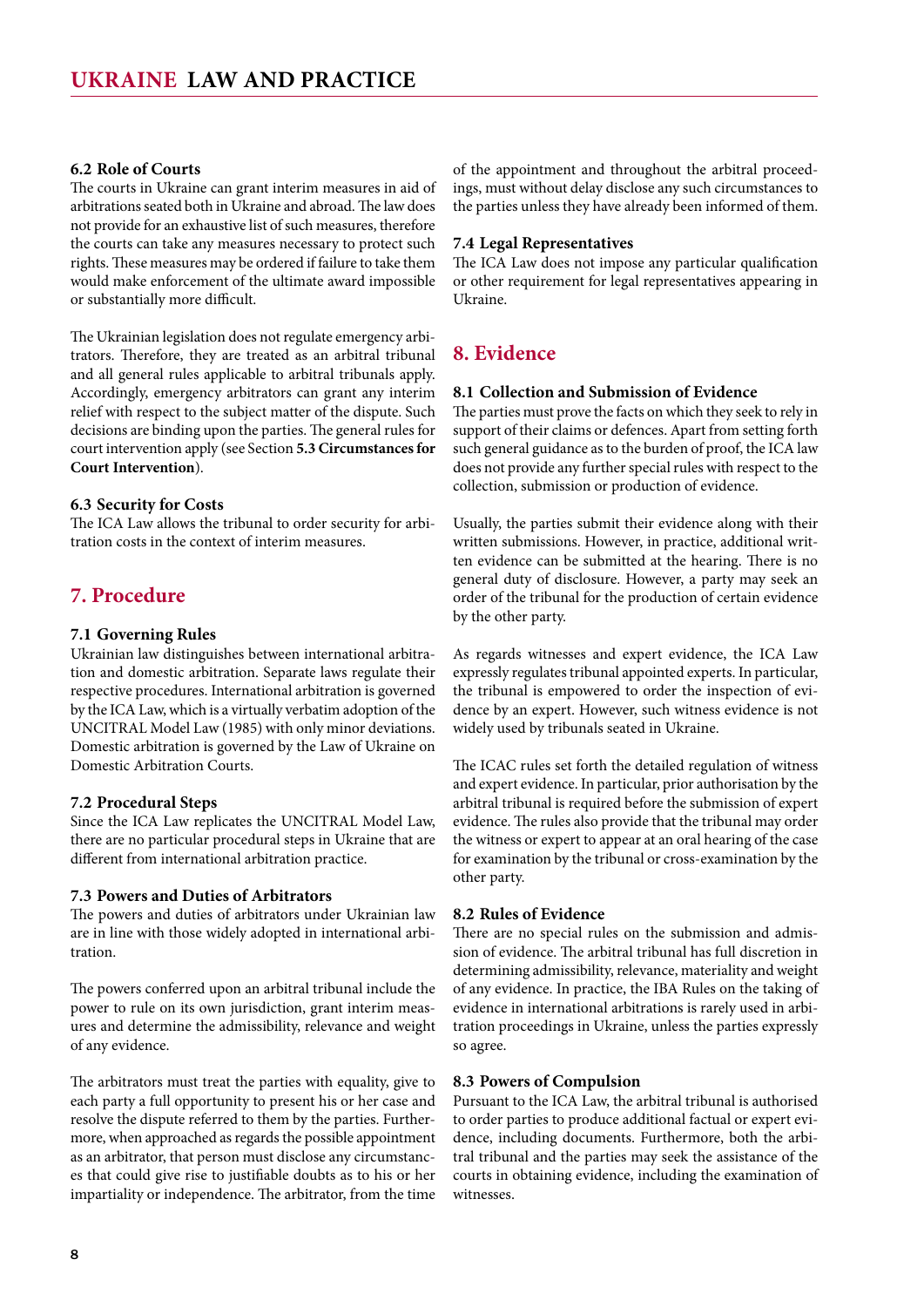# <span id="page-8-0"></span>**9. Confidentiality**

#### **9.1 Extent of Confidentiality**

The ICA Law does not set forth any requirement as regards the confidentiality of arbitration proceedings. This is subject to the parties' agreement.

The ICAC Rules impose a duty of confidentiality on the president and vice presidents of the ICAC, arbitrators and the ICAC secretariat, but not on the parties to arbitral proceedings.

## **10. The Award**

#### **10.1 Legal Requirements**

Under the ICA Law, the award must be made in writing and must be signed by the arbitrator or arbitrators. In arbitral proceedings with more than one arbitrator, the signatures of the majority of the arbitral tribunal shall suffice, provided that the reason for any omitted signature is stated. Furthermore, the award must state the reasons upon which it is based, the resolution regarding satisfaction or rejection of the claims, the amount of the arbitration fees and costs and their allocation as between the parties, as well as its date and the place of arbitration. The parties are not permitted to agree that no reasons be given in the arbitral award, although an award on agreed terms is possible.

The ICAC Rules impose further requirements for the issue of an arbitral award. In particular, the award must contain, inter alia: the name of the ICAC; the case registration number; the composition of the arbitral tribunal and the procedure of its constitution; the names of the parties to the dispute and other persons participating in the arbitral proceedings; the substantiation of ICAC competence; the subject matter of the dispute; and a summary of the circumstances of the case. An arbitrator disagreeing with the award may express his or her dissenting opinion in writing, which must be attached to the award.

After the award has been made, each party must receive a copy of the award signed by the sole arbitrator or by the tribunal.

There is no statutory deadline for delivery of the award. However, under the ICAC Rules the award must be rendered within 30 days from the date the case was completed. In exceptional cases, the President of the ICAC is entitled to extend the period for rendering of the award.

#### **10.2 Types of Remedies**

The ICA Law does not restrict the types of remedies that an arbitral tribunal may award. This will depend on the applicable substantive law.

#### **10.3 Recovering Interest and Legal Costs**

The prevailing arbitration legislation of Ukraine does not contain any specific rules as to the types of relief. Thus, if the claimant so requests, the arbitral tribunal may award interest according to the rates (if any) as envisaged in the contract between the parties, or as provided by the applicable law.

The practice of the ICAC is that the legal costs usually follow the event. However, the amount of compensation remains at the discretion of the tribunal, depending on whether it finds them reasonable and justified. The amount of legal costs shall be proven by the parties.

## **11. Review of an Award**

#### **11.1 Grounds for Appeal**

Arbitral awards in Ukraine are not subject to appeal. The only recourse available to the parties is an application to have the award set aside for the limited number of grounds envisaged in the ICA Law. These grounds are identical to those set forth in the UNCITRAL Model Law and Article V of the New York Convention.

A motion to set aside the final award can be submitted within three months after the party has received the award or, if a party requested correction or clarification of the award, within three months of the arbitral tribunal ruling on such a request.

The court, when asked to set aside an award, may, where appropriate and so requested by a party, suspend the setting aside proceedings for a period of time determined by it in order to give the arbitral tribunal an opportunity to resume the arbitral proceedings or to take such other action as in the arbitral tribunal's opinion will eliminate the grounds for setting aside.

Furthermore, if an application to enforce the award has been submitted to the same court where the application for setting aside of the same award is pending, these two proceedings can be consolidated.

#### **11.2 Excluding/Expanding the Scope of Appeal**

Ukrainian legislation does not give parties the right to exclude or expand the scope of challenges to an arbitral award.

#### **11.3 Standard of Judicial Review**

Arbitral awards in Ukraine cannot be appealed on their merits.